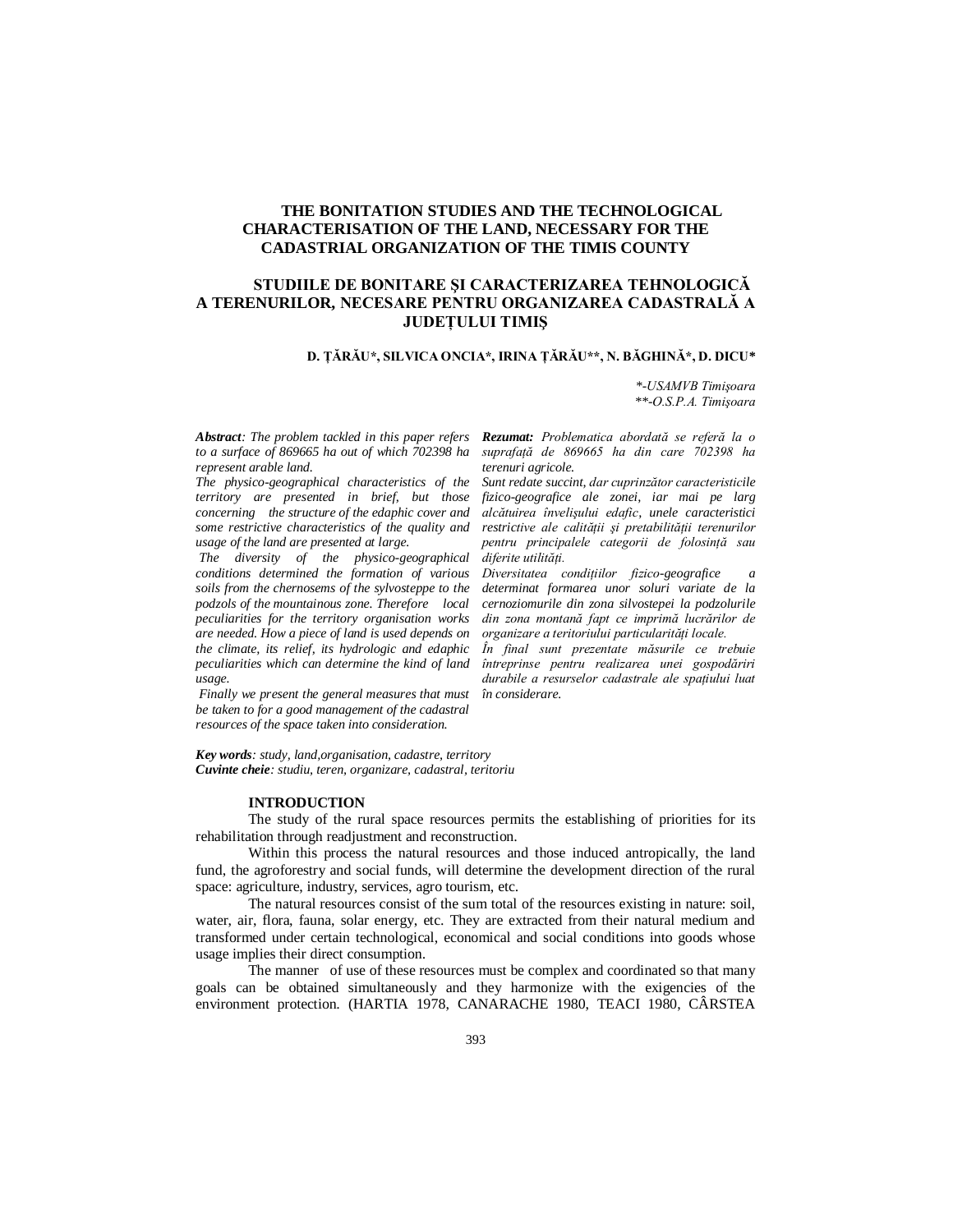1995, FLOREA ŞI COLAB. 1978, DUMITRU ŞI COLAB. 2000, VLAD 2003, ŢĂRĂU and COLAB. 2005).

The applying of inadequate technologies can cause certain irreversible changes of the natural resources, modifying thus their "regenerable" character.

Pollution transforms almost irreversibly the regenerable natural resources.

Based on their longstanding scientific researches and on the massive database to be found at the OSPA Timisoara archives, the authors of this paper presents some aspects referring to the soil quality condition as well as the evolution of the factors that are involved in it.

### **MATERIALS AND METHODS**

The researches were performed on an area of 869665 ha, out of which 700477 ha are arable land.

| The structure of the surfaces for the main usage categories |                |          |           |                |          |                   |         |                  |                       |                            |                       |        |
|-------------------------------------------------------------|----------------|----------|-----------|----------------|----------|-------------------|---------|------------------|-----------------------|----------------------------|-----------------------|--------|
| Specification                                               | Arable<br>land | Pastures | Hayfields | yards<br>Vine- | Orchards | Agricultural land | Forests | Body of<br>Water | Roads and<br>railways | constructions<br>Yards and | Unproductiive<br>land | TOTAL  |
| Ha                                                          | 531593         | 125684   | 29497     | 4457           | 9246     | 700477            | 109057  | 15775            | 18712                 | 22309                      | 3335                  | 869665 |
| %                                                           | 61.13          | 14.45    | 3.39      | 0.51           | 1.06     | 80.55             | 12.54   | 1.81             | 2.15                  | 2.57                       | 0.38                  | 100%   |
| $\%$                                                        | 75.89          | 17.94    | 4.21      | 0.64           | 1.32     | 100               |         |                  |                       |                            |                       |        |

The structure of the surfaces for the main usage categories

*Table 1*

OJCPI Timis/ from the statistical report about the situation of the land fund  $(31<sup>th</sup> of dec. 2006)$ .

The researches of the eco-pedological conditions, the filing and processing of the data were carried out according to the Methodology for the elaboration of the pedological studies (vol. 1, 2, 3) issued by I.C.P.A. Bucuresti in 1987 and by the Romanian Soil Taxonomy System (SRTS 2003).

### **RESULTS AND DISCUSSIONS**

Due to its geographical position, the territory taken into consideration, estimated to lie between 20º 16' (Beba Veche) and 22º 23' (Poeni) east longitude, 45º 11' (Latunas ) and 46<sup>0</sup>11' (Cenad) north latitude respectively presents a large diversity of ecological conditions, determined by the variability of all factors take part in achieving an environment in which plants grow and give crops.

The surface structure is characterized by a large diversity of geomorphologic forms bound to the genesis and evolution of the whole Carpathian-Danubian territory. This territory is divided into three different parts (fig. 1).

 $\triangleright$  The eastern sector, the highest one, formed by the northern ramifications of the Poiana Ruscăi Mountains.

The central sector, formed by hills (D. Lipovei, D. Lugojului, D. Buziaşului) and plains (C. Vingăi, C. Sacoşului, C. Gătaiei).

 $\triangleright$  The western sector, the lowest one, formed by low plains and meadows (C. Arancăi, C. Galaţcăi, C. Timişului, C. Bârzavei).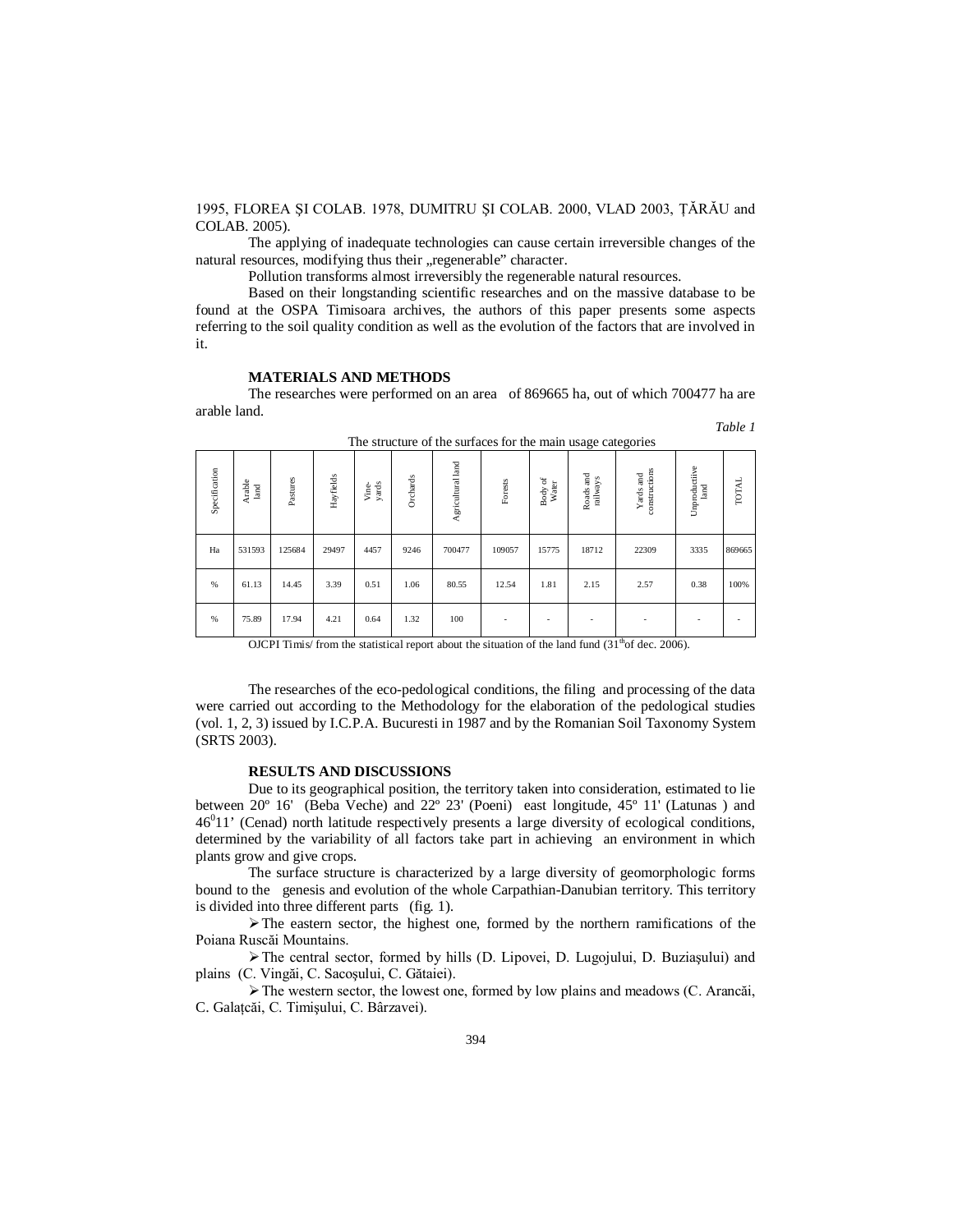

Figure 1. The main physico –geographical unities

The territory is crossed from east to southwest by the Bega, Timis and Beregsau rivers.

The macroclimatic characteristics of the Timis Country are determined by the geographical position within the European continent, to which is typical a certain atmospheric circulation. This is determined either by the dynamic action centres (azoric and subtropical anticyclone) or by the seasonal thermo action centres (Siberian and Asiatic anticyclone).

The Timis country lies at the interference of the western maritime air masses with the eastern continental ones, but it is also invaded by southern warm air masses that cross the Mediterranean Sea.

The relief characteristics and the pedoclimatic conditions allowed that the arable land form 75.85 % of whole the agricultural surface, 61.13% respectively from the whole 869665 ha (tab. 1) and is represented as follows: 55.30% low plains and meadows, 34.70% high plains and terraces, 8.70% hills and 1.3% mountains (Tab. 2).

Pastures occupy 17.84% and their spreading within the main forms of relief is:28.90% meadows and low plains, 18.50% high plains and terraces, 27.8% hills and terraces and 24.80% mountains. The surface covered with vineyards and orchards represent only 1.75% of the total surface of the county.

The forestry fund is weakly represented and is found on degraded surfaces covering only 109057 ha, 12.54% respectively, and its spreading within the main forms of relief represents: 16.80% meanders and low plains, 9.20% high plains, 58.80% hills and 15.20% mountains.

If we compare these data with the Central European countries such as Germany or Austria in which the forests cover 35-37%, it results that the studied territory is unbalanced from the point of view of the usage as he proportion of the arable land is much larger than the physical-geographic characteristics of the studied space.

This usage intensity is very close to the maximal usage parameters of the land fund. 80.55% of the whole surface (tab.1) is used for different specific agricultural activities and 61.13% is cultivated with cereals, technical plants, etc. This intensity is due to the first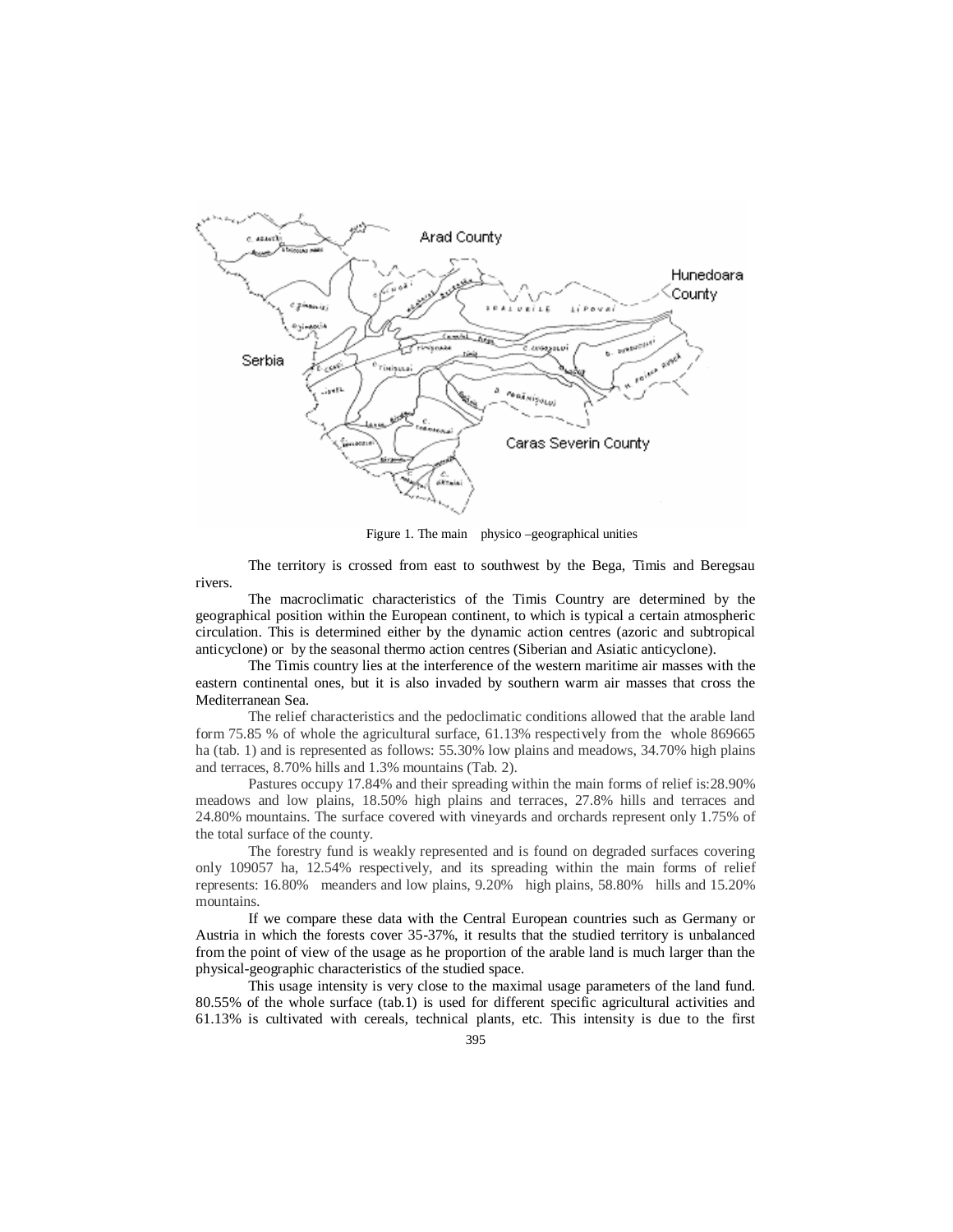reclaiming works and those of the river regulations started in 1728 by the Austrians and continued up to now by the different pedo-hydro- ameliorative activities.

*Table 2*

| Relief                                | Arable                   |               | Pastures and<br>hay-lands |      | Vineyards and<br>orchards |               | Agricultural             |               | Forests         |      | Others              |      | <b>TOTAL</b> |                |
|---------------------------------------|--------------------------|---------------|---------------------------|------|---------------------------|---------------|--------------------------|---------------|-----------------|------|---------------------|------|--------------|----------------|
|                                       | ha                       | $\frac{0}{6}$ | ha                        | %    | ha                        | $\frac{0}{0}$ | ha                       | $\frac{9}{6}$ | ha              | %    | ha                  | %    | ha           | %              |
| Low plains and $_{293971}$<br>meadows |                          | 55.3          | 44847                     | 28.9 | 247                       | 1.8           | 338330                   | 48.3          | 18322           | 16.8 | 4931                | 8.2  | 362650       | 41.7           |
| High plains                           | 184462                   | 34.7          | 28708                     | 18.5 | 1316                      | 9.6           | 214346                   | 30.6          | 10033           | 9.2  | 29945               | 49.8 | 258291       | 29.7           |
| <b>Hills</b>                          | 46248                    | 8.7           | 43141                     | 27.8 | 11278                     | 82.3          | 100869                   | 14.4          | 64126           | 58.8 | 16115               | 26.8 | 176542       | 20.3           |
| Mountains and<br>depressions          | 6912                     | 1.3           | 38485                     | 24.8 | 862                       | 6.3           | 46932                    | 6.7           | 16576           | 15.2 | 9141                | 15.2 | 72182        | 8.3            |
| TOTAL ha. %<br>%                      | 531593<br>61.13<br>75.89 | 100.0         | 155181<br>17.84<br>22.15  | 100  | 13703<br>1.58<br>1.96     | 100           | 700477<br>80.55<br>100.0 | 100           | 109057<br>12.54 | 100  | 60131<br>6.91<br>۰. | 100  | 869665<br>۰  | 100.0<br>100.0 |

The usage categories within the main relief forms

The soil evaluation studies and technological characterisation studies of the land carried out by OSPA offers information about the eco-pedological offer, about the valuation and evaluation of the land quality. All these are necessary for the elaboration of technologies capable to assure an ecological equilibrium and they are founded on the results from the long terms experiments with fertilizers , soil limings and assolaments, to be found in the specific pedoclimatic zones of the Timis county and led by the following institutions: USAMVB Timisoara, SCDA Lovrin, OSPA Timisoara, SCDCP Timisoara.

As a result of the diverse physical-geographic condition, of the soil characteristics and antropical intervention the productivity of the agricultural land is much different in time and space.

Based on the data to be found in the OSPA Timis archives and processed according to the Methodology for the elaboration of pedological studies (ICPA, Bucuresti, 1987) and to other normative acts reactualized by the MAAP resolution 223/2002, the agricultural land of the Timis county is categorised as it follows (fig. 2).

1. *Land with no limitations or restriction* (with bonitation scare between 81-100 points) is represented by chernozems (typical, cambic, moderate and stighly gleyied) with medium texture, neuter reaction that occupies 17.3% of the surface, 121183 ha respectively. On this hand is necessary only to apply and to stick to the agro techniques corresponding to the cultivated plants and the characteristics of the relief.

2. *Land with reduced limitations and restriction* (with a bonitation scare between 61- 81 points) due to the sandy-loamy texture, slightly acid and alkaline reaction and periodical humidity excess. This type of land occupies 24.5% of the surface, 172087 ha respectively. It is necessary to prevent and control the periodic humidity excess(caused by rain or ground water). Organic half fermentated fertilizers or green ones must be applied at short periods of time , of 1 to 2 years. Liming must be carried out depending on the agrochemical indices value

3. *Land with moderate limitations and restrictions* (evaluation grades between 40-60 points) represents 25%, 176302 ha respectively, and is formed by soils with a moderate strongly acid reaction, with a periodical stagnating precipitation regime, or affected by slight medium erosion. On this land the soil can be rapidly acidificated because of many reasons such as: nitrogen and phosphorus deregulation of the nutrition in spring, the molybdenum nutrition deregulation , with applying a large or unilateral nitrogen dose, aluminium toxicity for the majority of plants and magnesium toxicity at sensitive plants.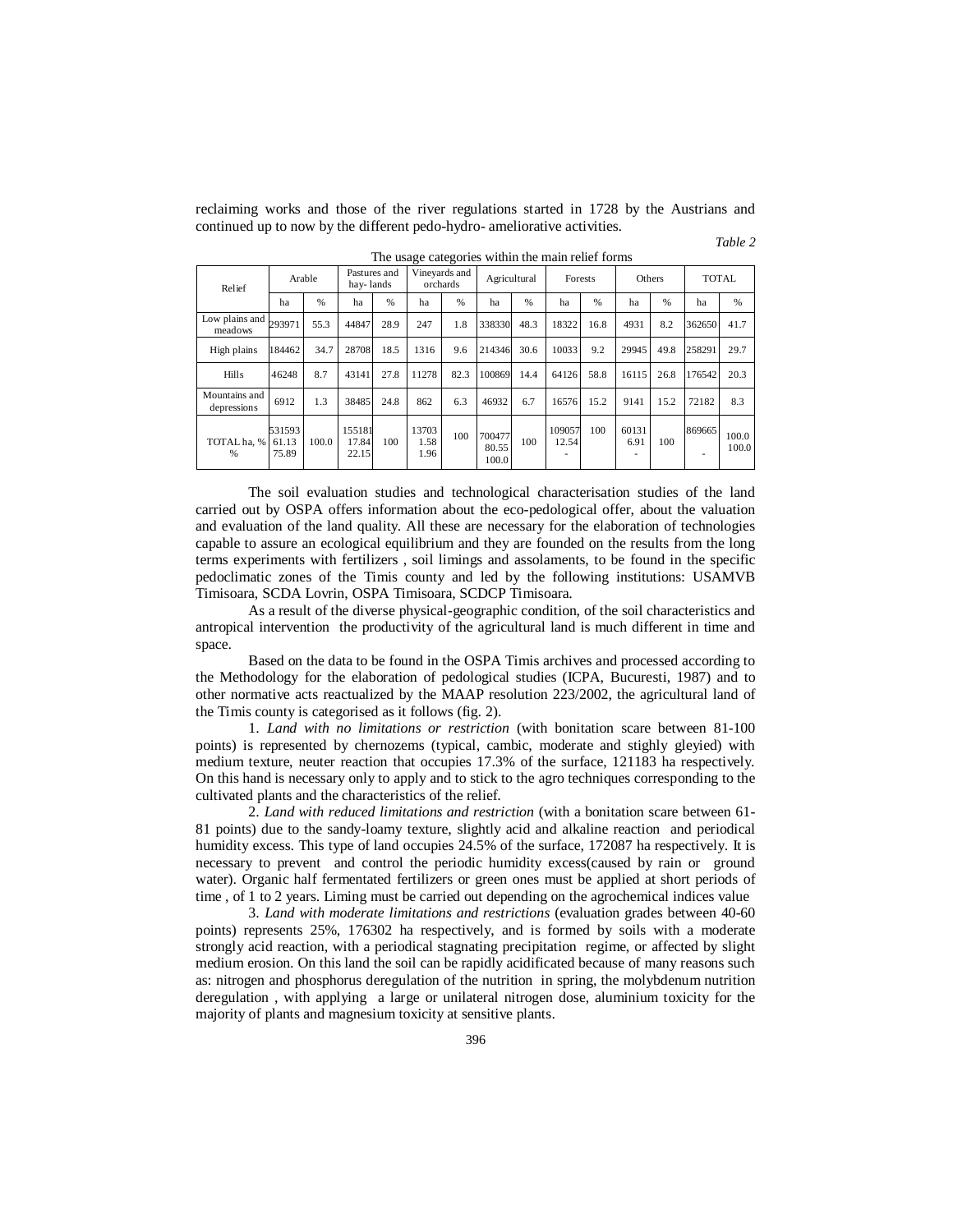

Figure 2: Land categories of Timis County

4. *Land with severe limitations and restrictions* ( with a bonitation scale between 21 to 40 points) represent 23.5%, 165063 ha respectively, and includes hydromorphic and physicochemical characteristics. For its usage as an arable land it is necessary to take a complex of ameliorative measures: drainage, gypsum melioration, specific agro technique adequate plants.

Because of the severe restrictions to which these surfaces are subdued, they remain pastures or they will be transformed into ponds, rice fields.

5.*Land with very severe limitations and restrictions* (with a bonitation scale from 1 to 20 points) formed by soils with deep and excessive erosion stagnic humidity excess, representing 6.3%, 44251 ha respectively, of the discussed territory.

This land is in danger of nutrient deregulation with macro and micro elements depending on the soil characteristics and parental material.

It needs radical fertilization measures, differing on the soil and needs of the cultivated plants. For a good valorification of these soils they must be terraced, buffer strips must be sown, shelter belts must be provided, slope channels must be dug and taluses consolidated.

6. *Land with very severe limitations and restrictions* (improper for agriculture) with excessively erodated soils, with deep erosion or with hard visible rocks, situated on slopes, representing 3.3%, 23,179 ha respectively.

The afforestration works are necessary to control the deep and surface erosion. These measures are also recommended for the bank-dam zone of the dammed up precincts.

### **CONCLUSIONS**

The cadastre is very important for a country as it guaranties the right of property their over real-estate and it also determines the value. Therefore the mapping bonitation and evaluation of the land is necessary.

Mapping, bonitation and evaluation are important too, because besides its historical natural value, the land is the most important means of production in agriculture and forestry. It is also a means of property and has in the market a certain value.